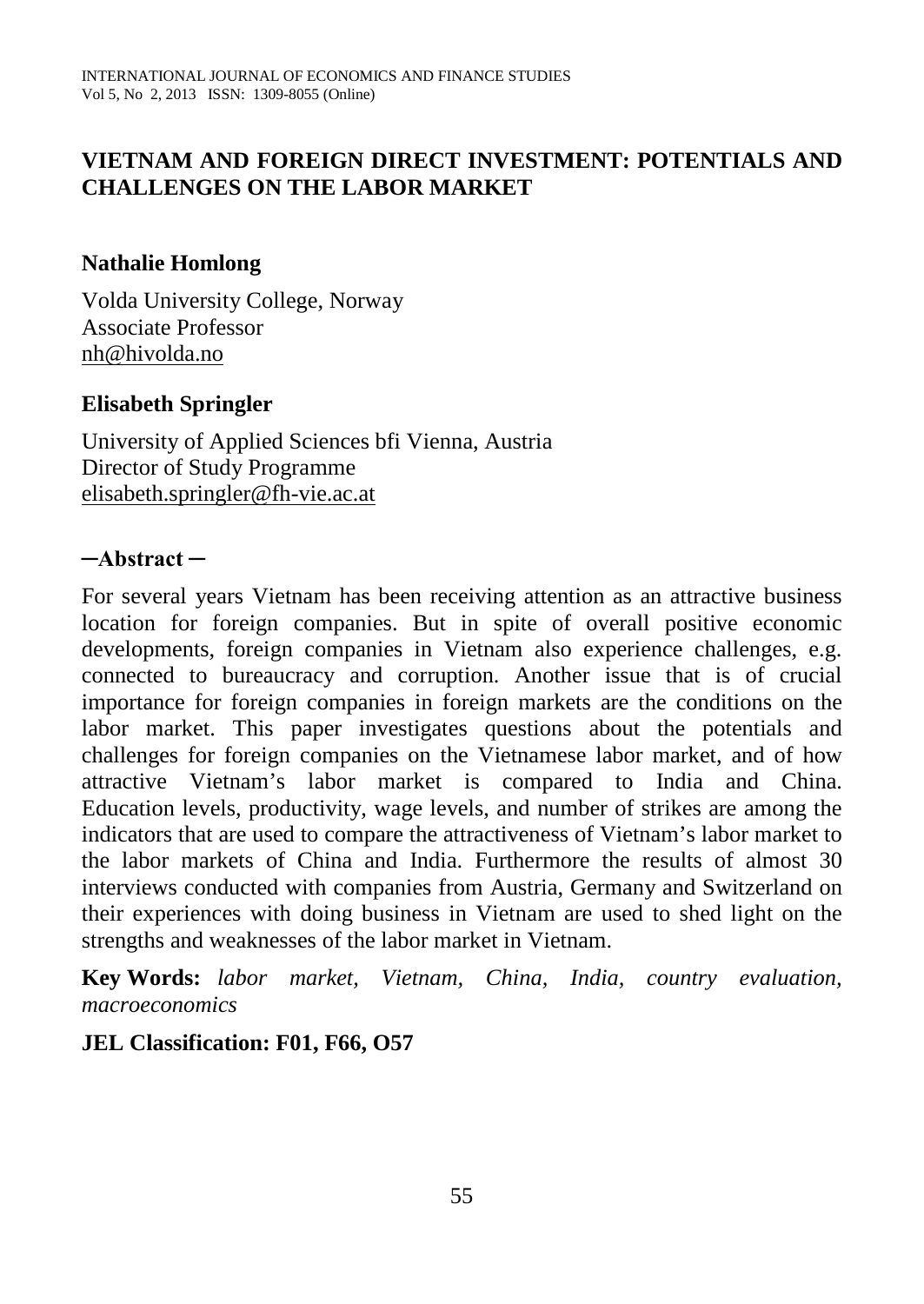### **1. INTRODUCTION**

Foreign direct investment has been of great importance for the economic development of Vietnam. A major factor for Vietnam's attractiveness for foreign companies has been the abundance of cheap labor. Like many other Asian countries, also Vietnam has been strongly affected by the global economic crisis. In contrast to many other Asian economies, however, Vietnam's economic growth is still lagging behind pre-crisis levels, and inflows of foreign direct investments have been stagnating. This raises the question of which role the labor market plays in this development, and how Vietnam's labor market compares to other major recipients of FDI in Asia. Therefore this paper analyses the following research questions:

What are the potentials and challenges for foreign companies on the Vietnamese labor market?

• How attractive is Vietnam's labor market compared to India and China?

First stylized facts on China's, India's and Vietnam's overall economic development are presented. After that a comparative analysis of labor conditions in China, India and Vietnam is carried out. Finally the results of the assessment are compared to the results of almost 30 interviews with Austrian, German and Swiss companies with business experience in Vietnam.

# **2. STYLIZED FACTS: ECONOMIC DEVELOPMENT AND FDI IN VIETNAM, CHINA AND INDIA**

In the following section a brief overview over the basic economic trends throughout the global economic crisis is given.

### **2.1. Vietnam**

Starting in 1986 Vietnam followed China's example of opening its economy to international trade and foreign investments. In the years leading up to the global economic crisis, Vietnam experienced strong GDP growth rates. With an increase in economic growth by 7.8%, Vietnam recorded the highest GDP growth rate in this decade in 2004. However, starting from 2007, Vietnam experienced high inflation rates and other signs of economic instability. Inflation peaked at 23% in August 2011. Policy makers focused on stabilizing Vietnam's economy, this is reflected in lower inflation rates (6.7% in June 2013) and more stable exchange rates from mid-2011. However, economic growth rates have not returned to pre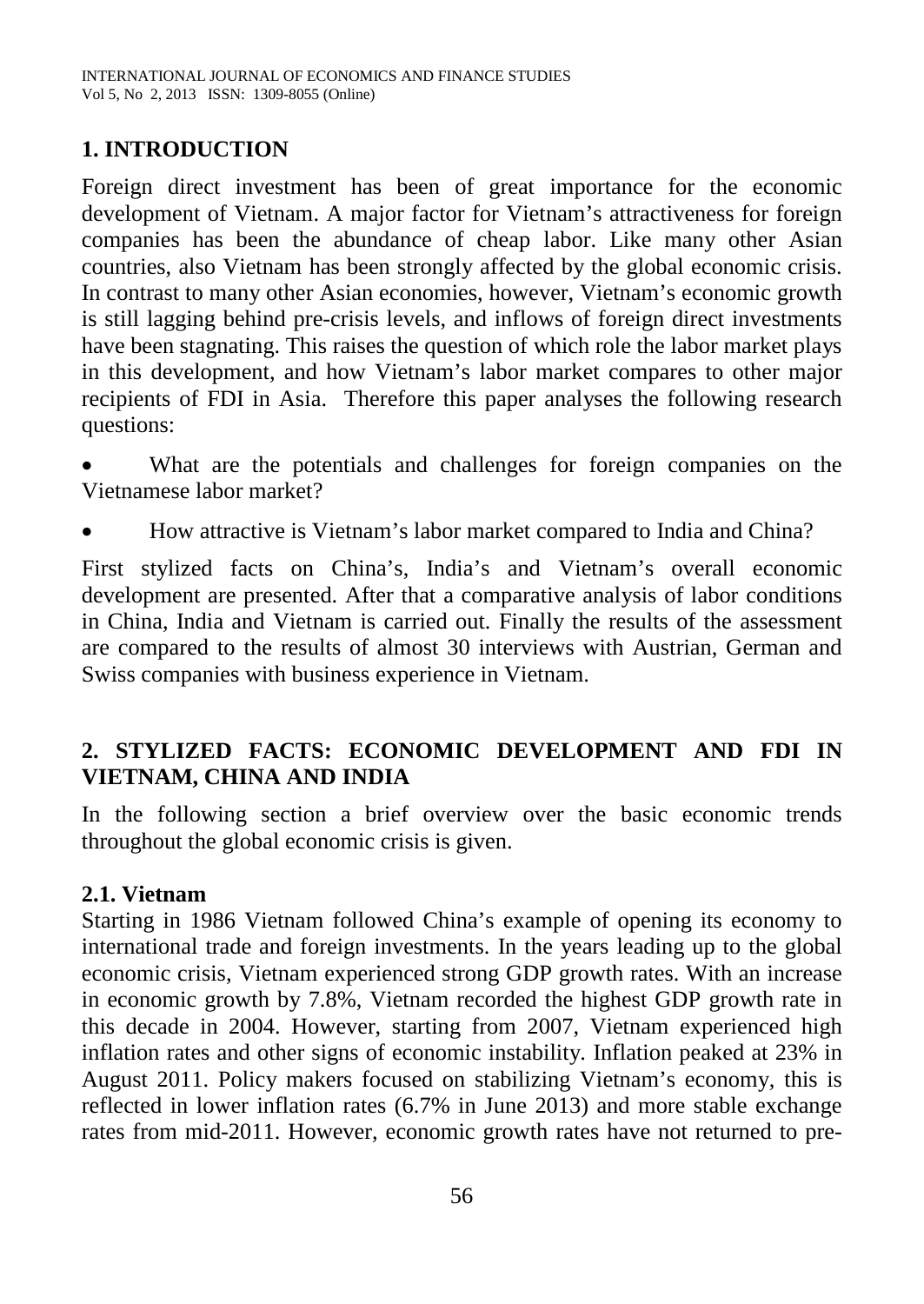crisis levels. With a GDP growth rate of 5.25% in 2012, Vietnam experienced the lowest growth since 1998, when Vietnam's economy had been hit by the East Asian crisis, and economic growth had dropped to 4.8%. Besides China, Vietnam is the only large country among developing and emerging markets in East Asia where GDP growth rates after the crisis did not manage to reach or surpass precrisis levels.

Foreign direct investments have played an important role in Vietnam's economic development in the last two decades. During and after the global economic crisis the volume of implemented FDI has remained relatively stable, but the share of FDI of the GDP has been declining steadily from 2008, when it reached 12% of Vietnam's GDP, to 7% in 2012 (World Bank, 2013). This loss in attractiveness for foreign investors is also reflected in the FDI Confidence Index ranking by A.T.Kearney. While Vietnam was on rank 12 among the most attractive countries for FDI in 2010 (A.T.Kearney, 2010), and still on rank 14 in 2012 (A.T.Kearney, 2012), the country was not even among the top-25 in 2013 (A.T.Kearney, 2013). Among the key strengths of Vietnam from the viewpoint of foreign investors is the potential for cheap labor-intensive production (World Bank, 2013). On the other hand, poor government effectiveness, high levels of corruption, and partly underdeveloped infrastructure are limiting factors (Homlong and Springler*,* 2012).

# **2.2. China**

Despite the fact that China's GDP growth is slowing down, the economy is still experiencing growth rates far above European levels after the crisis. The main reason for the slowdown in GDP growth from 9.3% in 2011 to 7.8% in 2012 (ADB 2013: 154ff) is the decrease in fixed asset investment, which in turn affects the amounts of total investment. Seen from the production side, the decrease in the industry sector (by 2.2 percentage points) contributes most to the deterioration in GDP growth. Foreign direct investments (FDI) in China do not seem to be affected by the global economic crisis. In the peak year of global economic slowdown FDI increased to 997.4 billion US-Dollars. While China's trade surplus was decreasing sharply from 2008 to 2009 – with a continuing decreasing trend in 2010, foreign reserves were still increasing. The high level of FDI accounts for this (Zhongmin 2013:1). However, another trend in FDI seems to be of increasing importance for the Chinese economy: outward foreign direct investment. A large percentage of outward FDI is conducteded by central state owned enterprises (varying between 75-85% of total FDI outflows between 2004 and 2009) (Zhongmin 2013: 11). The largest share of outward FDI is directed to developed economies, this also holds for FDI inflows to China. Nevertheless, also the amounts of FDI outflows to developing economies are increasing. While FDI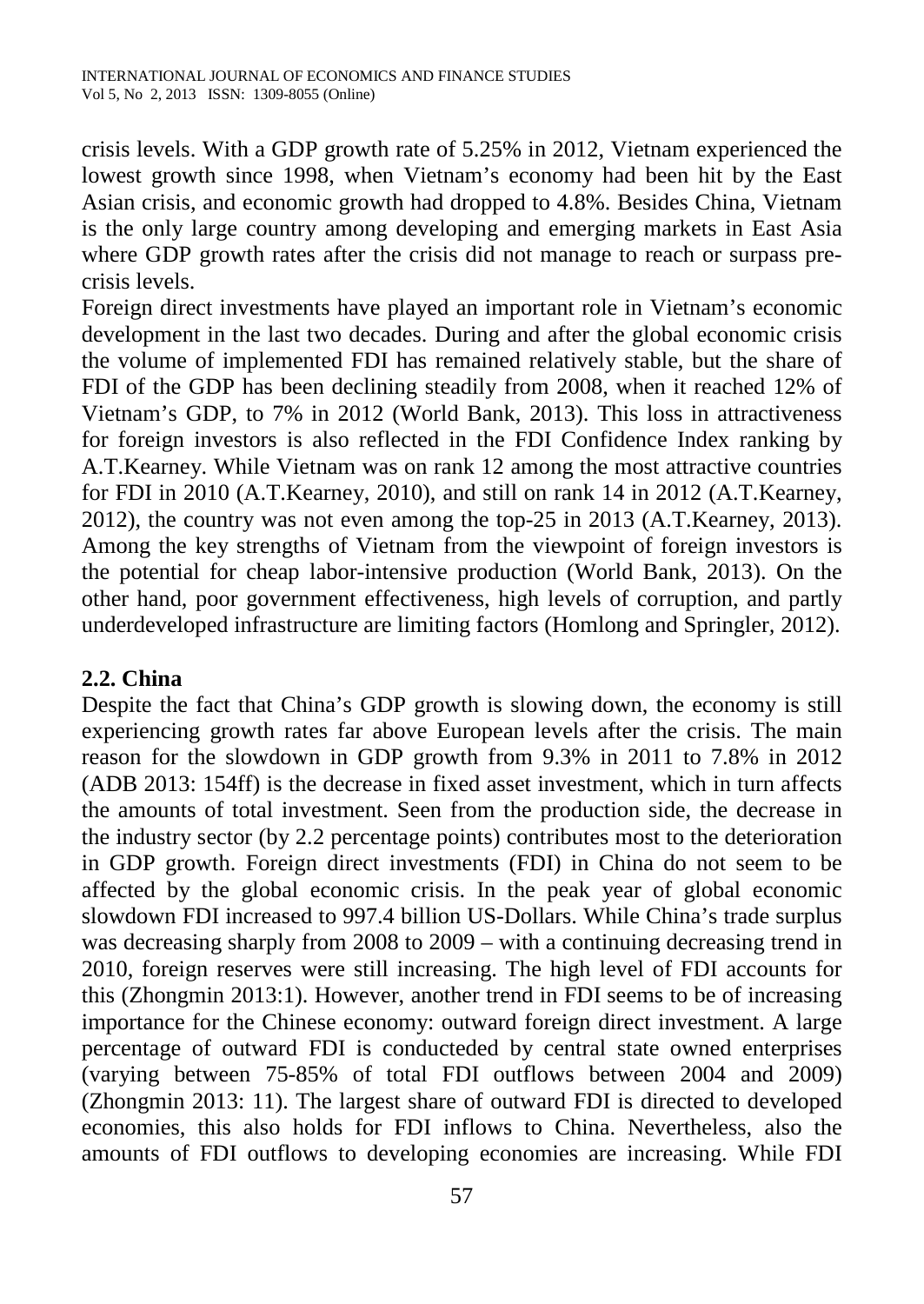inflows accounted for positive effects in economic development in export sectors, spillovers to the labor market are of minor importance, as only a very small fraction of the labor force is employed in a foreign owned enterprise.

# **2.3. India**

Similar to China also India experienced its weakest GDP growth of the last decade in 2012. Nevertheless, the reasons are different. In India especially service activities declined simultaneously to a drop in private consumption and public expenditure (ADB 2013: 190). Aspects of the global crisis are also visible in India, as its trade balance deteriorated and accounts for an estimated current balance deficit of 5% in 2012. The aim of India's government to reduce public deficit resulted in money tightening, which aimed to decrease inflation. However, bad weather conditions (deficient monsoon) led to a sharp increase in food prices and resulted in an overall higher consumer price index of almost 10% (ADB 2013: 191). FDI inflows are of major importance for the development of India's economy. Especially the backward and forward linkages of investments in the service sector are important, and account for the largest share in India's FDI inflows and outflows (Mukherjee 2013: 1). Therefore the slump in service sector activities that is visible in 2012 leads to persisting negative effects.

# **3. COMPARATIVE ANALYSIS**

# **3.1. Methodological background and indicators**

Based on data from the Human Development Index (International Human Development Indicators), various National Statistical Surveys and the International Labour Organisation, a *structure index* is developed, which comprises variables indicating the *educational background* of the national labor force and the respective national labor market conditions in terms of *remuneration and costs*. As mentioned above, developing economies often aim to increase economic development by increasing export sectors, as highly innovative sectors are missing and capital accumulation is lagging behind; sectors utilizing the labor abundance of the economy are fostered.

To give a picture of the level of skilled/unskilled labor in Vietnam in relation to China and India, the field *educational background* sums up the results of the following indicators: the indicator *primary school drop-out rate* aims to show how high the potential for illiteracy is in the economy, as data for the literacy rate were not available for all economies. To reflect on the level of education, the indicators *population with at least secondary education*, *gross enrolment ratio tertiary education* and *combined gross enrolment in education* are introduced.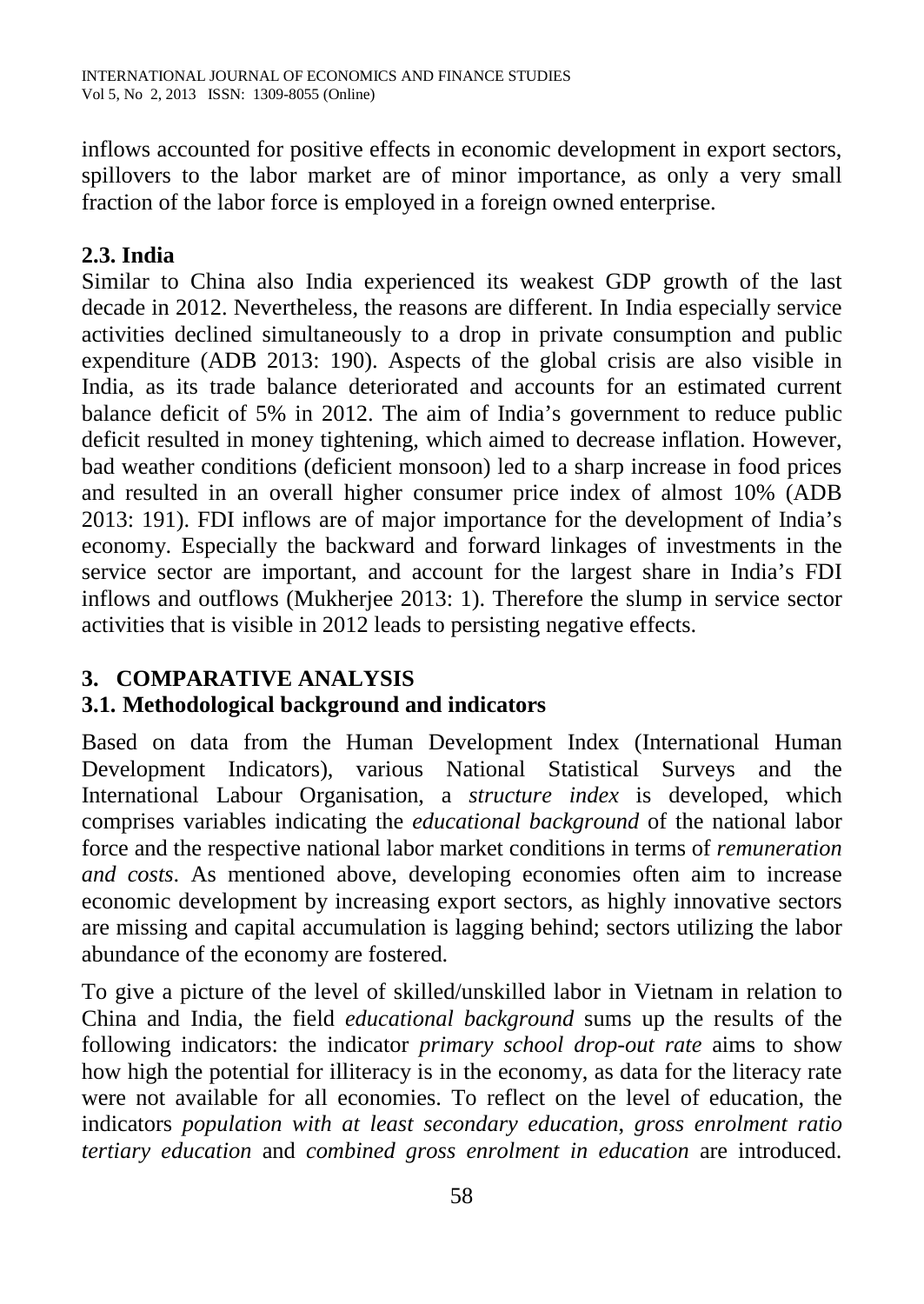While the indicator *population with at least secondary education* focuses on the population 25 years and older and shows the development in a time series of a relatively young population (as these economies have), the indicator *combined gross enrolment in education* pictures the enrolment rate regardless of age as a percentage of the population of theoretical school age for the three levels. The potential as well as legally enforced duration of schooling is shown with the indicator *expected years of schooling*, which reflects the years of schooling a pupil can expect to receive when entering primary school. As it turns out that *expected years of schooling* might deviate from the mean duration of schooling, the indicator *deviation mean and expected years of schooling* measures this difference. Reasons for the deviation might be that children have to support their families from an early age at home; direct and indirect costs of schooling might as well cause this difference.

The field *remuneration and costs* relies on four indicators: *number of strikes and lockouts*, *labor costs per day*, *average wage rates per month* (employee) and *labor productivity.* As it regards wage levels and labor costs, which are assumed to be costs related to the input factor relying on extra expenses apart from monthly wage rates, Vietnam, China and India will show comparatively good performance, as wage rates are low. In this paper lower wage rates are regarded as boosting economic activity, as this is the development strategy of many less developed economies and one of the reasons for FDI inflows from Europe. To reflect not only on the monetary issues of the labor market, but to show as well the potential weaknesses in social peace and efficiency, two more indicators are introduced. The *number of strikes and lockouts* reflects on the social background of the labor market. It is assumed in this case that a low number of strikes and lockouts indicates higher employee-satisfaction and social peace. *Labor productivity* combines questions of education and remuneration and asks how effectively employees work.

In the following, data of these indicators in the two fields mentioned above are compared. China, India and Vietnam are compared with data from Austria, Germany and Switzerland. This quantitative analysis is enriched in part 3.3 with the results of interviews conducted with representatives of Austrian, German and Swiss companies, who explained their point of view regarding the potentials and weaknesses of the Vietnamese labor market.

# **3.2. Results of the analysis**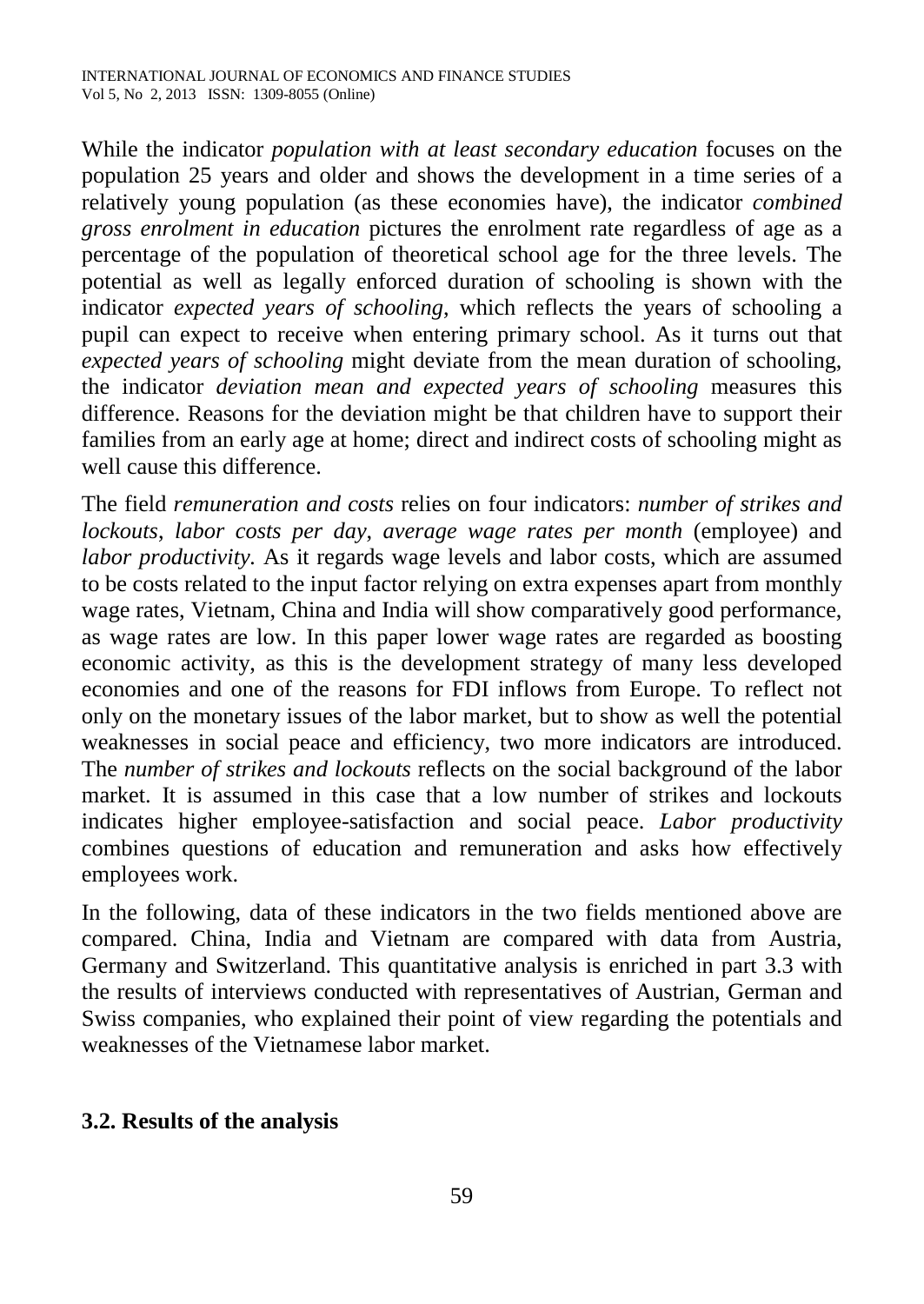Figure-1 presents the results of the field *education.* Most recent available data is used – mostly 2011. Values of each indicator are set in relation to the other economies in the sample. The best value – *lowest* for *primary school drop-out rate* and *deviation mean and expected years of schooling,* and *highest* for *all other indicators* in the field of *education* – scores 1 and the worst 0. In the dataset data is missing for Germany for the *gross enrolment ratio tertiary education* and the *combined enrolment rate*, as well as for the *primary school drop-out rate* for China and Switzerland. Nevertheless it becomes evident that the Asian economies lag behind European levels of education. Especially India has problems with the level and duration of education and scores worst, even behind China and Vietnam. Vietnam scores especially high in the indicator *primary school drop-out rate*, as it reports a drop of rate of 7.9% compared to India with 34.2% (Human Development index report 2013). Nevertheless, Vietnam still lags behind with 26.3% in the indicator *population with at least secondary education*. Here China shows a level of 62.7% and India of 38.7% (Human Development Index report 2013).

The results for the field *remuneration and strikes* show a more disperse picture. As assumed, the Asian economies score high in terms of low wages and low labor costs, but score worse in terms of social peace, measured by *strikes and lockouts*. To have comparable data, the year 2006 is used for comparison in *terms of wages* per month. In 2006 the *average wage* amounted to approx. 47 EUR per employee in Vietnam and 47.8 EUR in India. Despite the fact that wages increased sharply in these economies since then, they are still far below European levels. Therefore the relative ranking is not altered by the use of data from 2006. Developments in *labor costs* can be explained similarly – in this case data from 2004 is used. Especially recent data for *strikes and lockout* show the increasing dissatisfaction of employees in Asian Economies. In this case Vietnam performs lowest with 720 reported strikes according to the International Labor Organization in 2010. For China no data is available, as the workers' right to strike is not clearly defined and official strike statistics do not exist. In India more than 400 strikes and lockouts were reported for 2008. The results for *labor productivity* seem to be surprising at first sight. In this case the growth of labor productivity is measured to show the dynamic of labor market development. In this case Asian economies showed a very good performance. Vietnam could score high, with an annual growth in labor productivity of 6% (average 2005-2009). Only China performed better with an annual increase of 9.6% (average 2005-2009). Compared to this, annual growth rates in productivity (year 2010) were rather poor in Austria, Germany and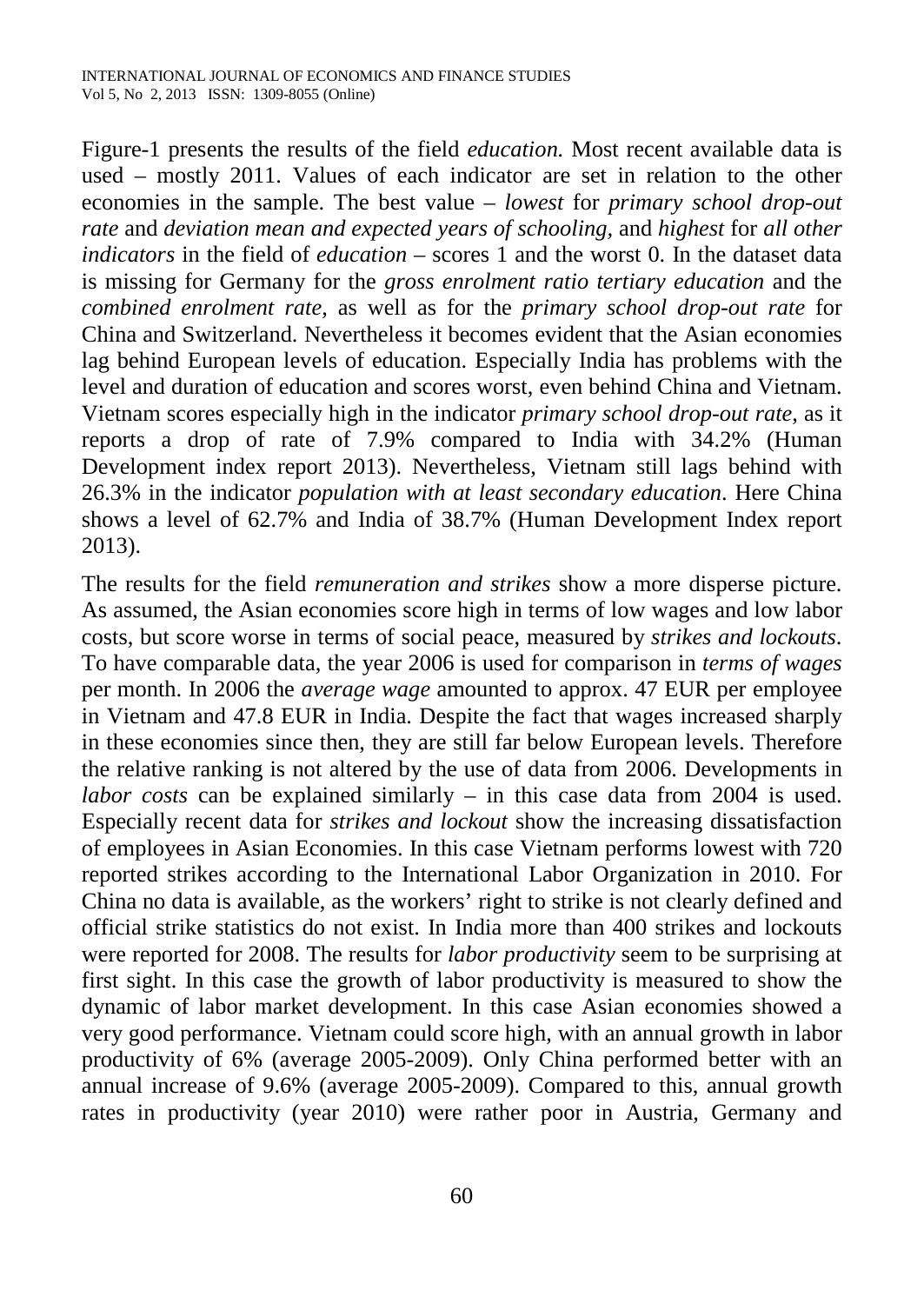Switzerland, with 2.2%, 1.8% and 1.3%. Nevertheless the level of productivity in Vietnam (as well in China and India) is still far below European levels.



**Figure-1: Results field** *education*

**Figure-2: Results field** *remuneration and costs*



Figure-3 shows the total structure index as well as the respective results from the indicators compiled for the index in the field of education and the index of remuneration and costs.

#### **Figure- 3: Structure index**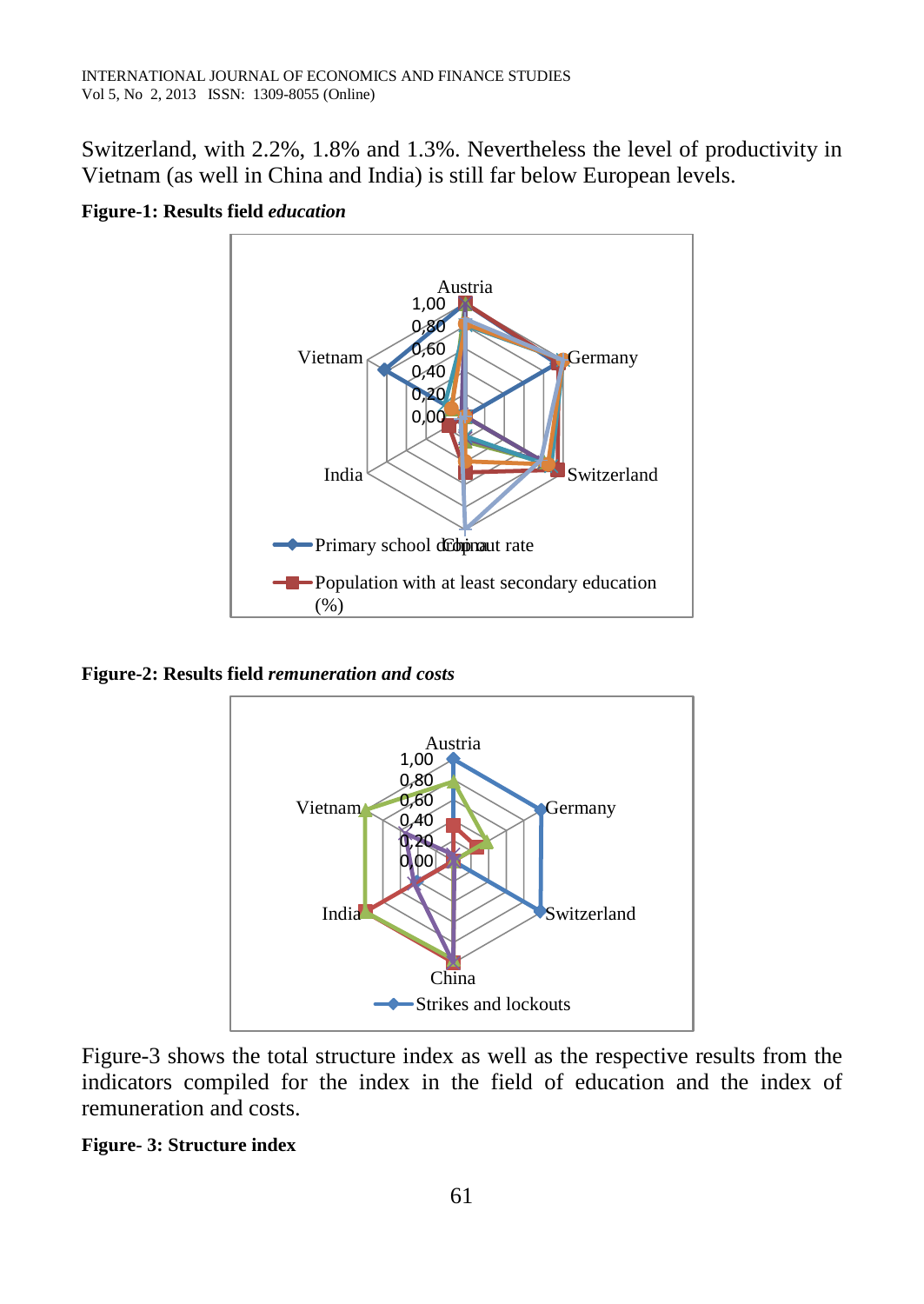

Compared to China and India, Vietnam is not lagging behind in the overall score. Vietnam performs better than India and shows weaknesses and strengths in both fields. India on the other hand shows weaknesses in the indicators for education. China has a middle position between the level of the European economies and India and Vietnam. In spite of missing data in the field of remuneration and strikes, China shows an overall better performance than the other two economies. Nevertheless, when companies search for cheap and only semi-skilled labor in a dynamic market with increasing labor productivity, Vietnam seems to serve their needs.

### **3.3. Comparison of results with interviews from Vietnam**

Within the field *education*, the interview partners from 29 Austrian, German and Swiss companies with business activity in Vietnam reported mostly that Vietnamese employees – both blue-collar and white-collar workers – frequently need additional training and instructions on the job, regardless of the formal education that they had received in Vietnam. This leads to lower productivity and additional costs. In the field *remuneration and costs*, the initially strong pressure for strong increases in wages has eased since the economic crisis. Strikes however are an increasing problem for manufacturing companies – not just local ones, but also foreign companies. The interviewed companies reported that labor productivity in Vietnam is still clearly lagging behind productivity rates in Western European countries, however combined with the much lower costs for manual labor, compared to Austria, Germany and Switzerland they mostly also stated that there is a marked cost advantage for labor intensive production in Vietnam.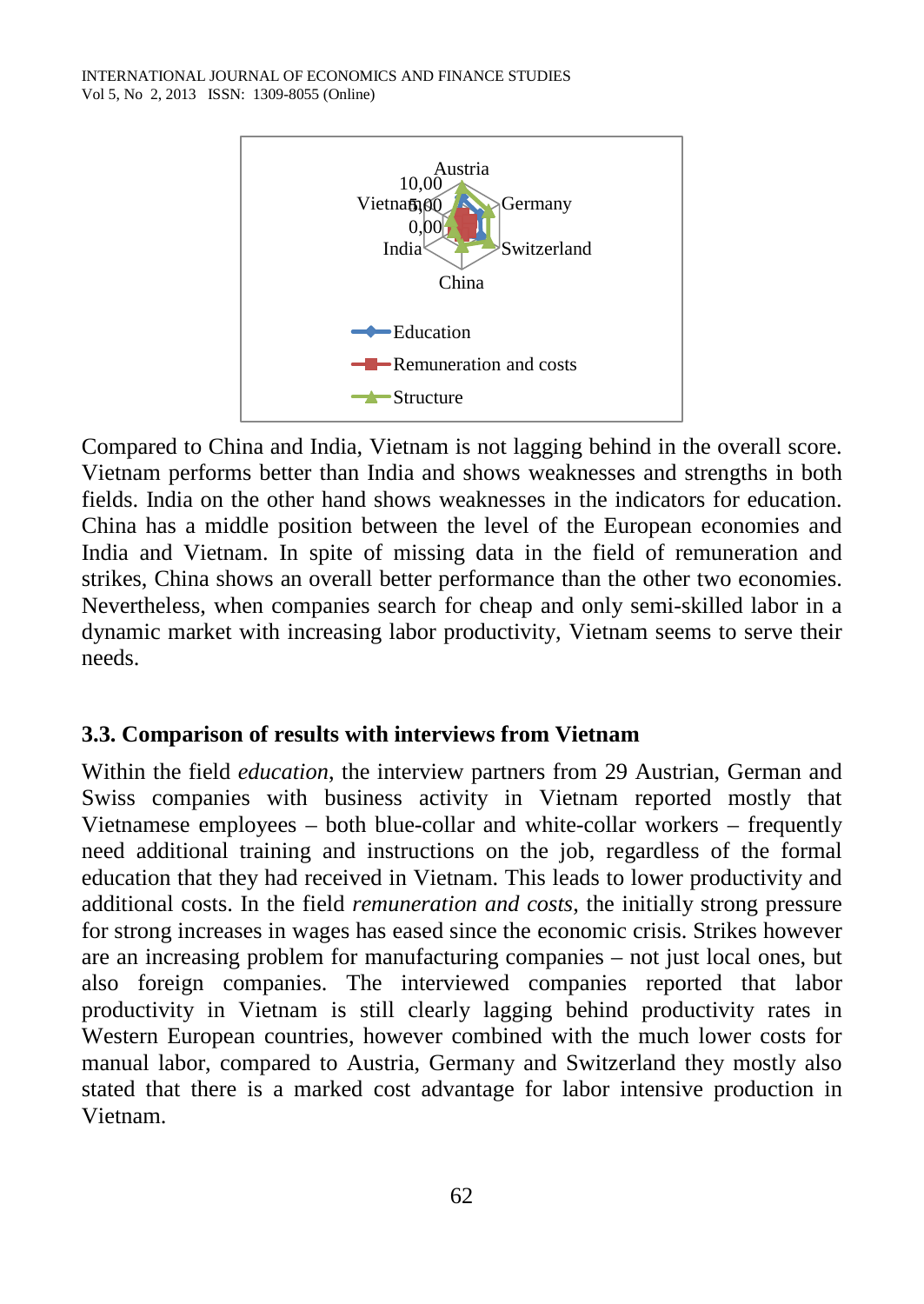### **4. CONCLUSION**

As the analysis showed, Vietnam is still attractive for labor intensive manufacturing and is performing well both compared to the three European countries in this analysis, and China and Vietnam. It can therefore be assumed that the stagnation of FDI inflows is due to other problems, rather than weaknesses on the labor market. This is also confirmed by interviews conducted with Austrian, German and Swiss companies in Vietnam, where for example concerns about corruption and too slow reforms of bureaucratic procedures were frequently voiced, rather than problems on the labor market.

# **BIBLIOGRAPHY**

ADB (2013): *Asian Development Outlook 2013, Asia's energy challenge*, Mandaluyong City: Asian Development Bank.

A.T.Kearney (2010), *Investing in a Rebound, The 2010 A.T.Kearney Foreign Direct Investment Confidence Index*, [http://www.atkearney.com/documents/10192/525de83b-100a-43c2-a603-](http://www.atkearney.com/documents/10192/525de83b-100a-43c2-a603-2793ce7c6d00) [2793ce7c6d00](http://www.atkearney.com/documents/10192/525de83b-100a-43c2-a603-2793ce7c6d00) [Accessed 16/07/2013]

A.T.Kearney (2012), *Cautious Investors Feed a Tentative Recovery*, *The 2012 A.T.Kearney Foreign Direct Investment Confidence Index*, [http://www.atkearney.com/index.php/Publications/cautious-investors-feed-a](http://www.atkearney.com/index.php/Publications/cautious-investors-feed-a-tentative-recovery.html)[tentative-recovery.html](http://www.atkearney.com/index.php/Publications/cautious-investors-feed-a-tentative-recovery.html) [Accessed 18/07/2013]

A.T.Kearney (2013), *Back to Business: Optimism Among Uncertainty, The 2013 A.T.Kearney Foreign Direct Investment Confidence Index*, [http://www.atkearney.com/documents/10192/1464437/Back+to+Business+-](http://www.atkearney.com/documents/10192/1464437/Back+to+Business+-+Optimism+Amid+Uncertainty+-+FDICI+2013.pdf/96039e18-5d34-49ca-9cec-5c1f27dc099d) [+Optimism+Amid+Uncertainty+-+FDICI+2013.pdf/96039e18-5d34-49ca-9cec-](http://www.atkearney.com/documents/10192/1464437/Back+to+Business+-+Optimism+Amid+Uncertainty+-+FDICI+2013.pdf/96039e18-5d34-49ca-9cec-5c1f27dc099d)[5c1f27dc099d](http://www.atkearney.com/documents/10192/1464437/Back+to+Business+-+Optimism+Amid+Uncertainty+-+FDICI+2013.pdf/96039e18-5d34-49ca-9cec-5c1f27dc099d) [Accessed 16/07/2013]

Central Intelligence Agency (2013), *The World Factbook*, <https://www.cia.gov/library/publications/the-world-factbook/>[Accessed 18/07/2013]

Homlong, Nathalie and Springler, Elisabeth (2012), *Is Vietnam the New Asian Tiger? Scoreboard and Macroeconomic Evaluation of the Attractiveness for Foreign Direct Investment*, in: International Journal of Economics and Finance Studies, Vol. 4 (2) 175-184,

[http://www.sobiad.org/eJOURNALS/journal\\_IJEF/archieves/2012\\_no\\_2\\_new/nat](http://www.sobiad.org/eJOURNALS/journal_IJEF/archieves/2012_no_2_new/nathalie_homlong.pdf) [halie\\_homlong.pdf](http://www.sobiad.org/eJOURNALS/journal_IJEF/archieves/2012_no_2_new/nathalie_homlong.pdf) [Accessed 24/10/2012]